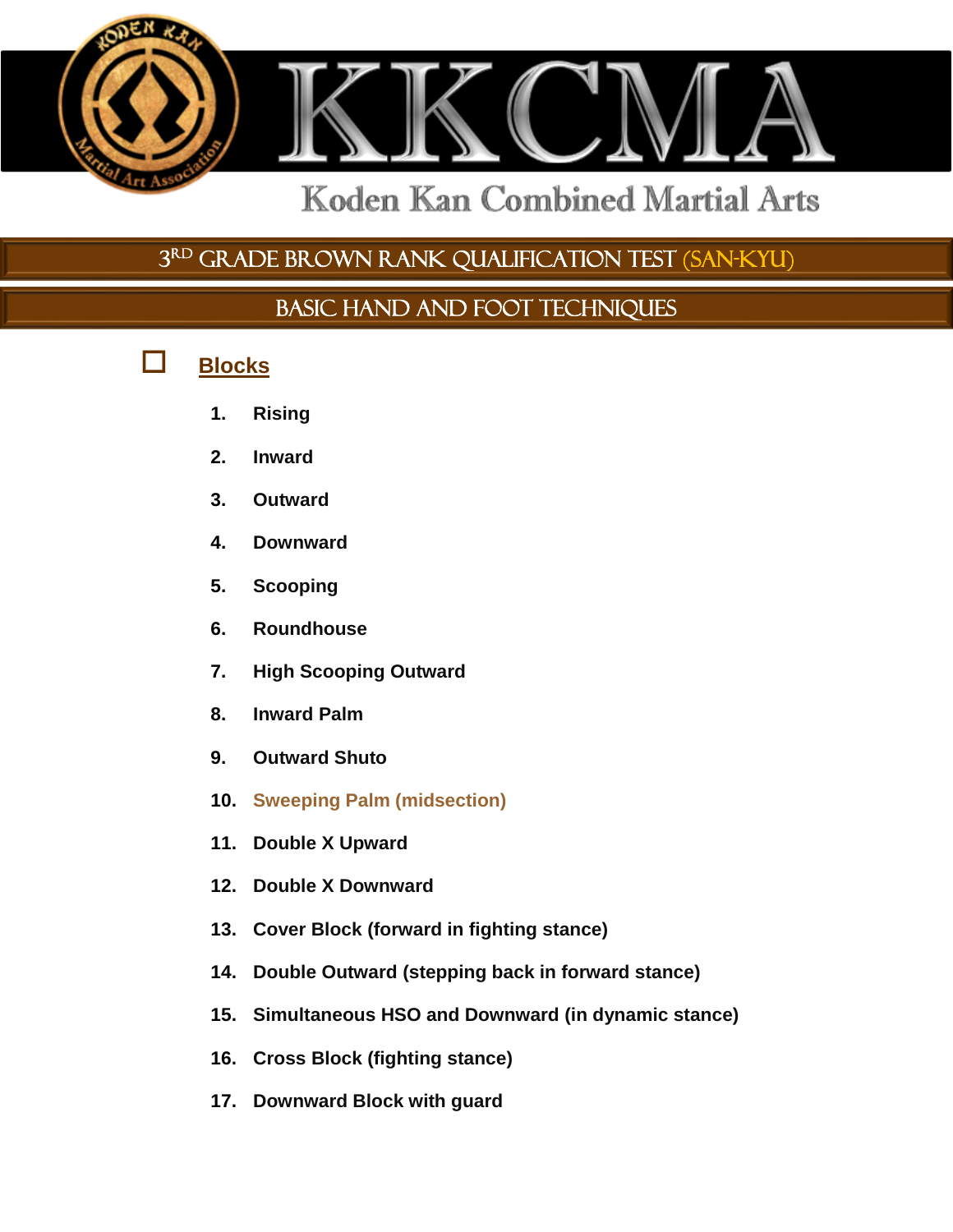## **Punches**

- **1. Forward Thrust**
- **2. Vertical Forward Thrust**
- **3. Reverse**
- **4. Vertical Reverse**
- **5. Double Knuckle**
- **6. Vertical Double Knuckle**
- **7. Upper-Cut**
- **8. Roundhouse**
- **9. Forward Back Knuckle**
- **10. Side Back Knuckle**
- **11. Backward Back Knuckle**
- **12. Downward Back Knuckle**
- **13. Outward Back Knuckle**
- **14. Short Hook**
- **15. U-Punch**
- **16. Cross Punch**
- **17. Dropping Straight Down Thrust Punch (in lunge stance)**
- **18. Inward Forearm Smash (pivot into forward stance)**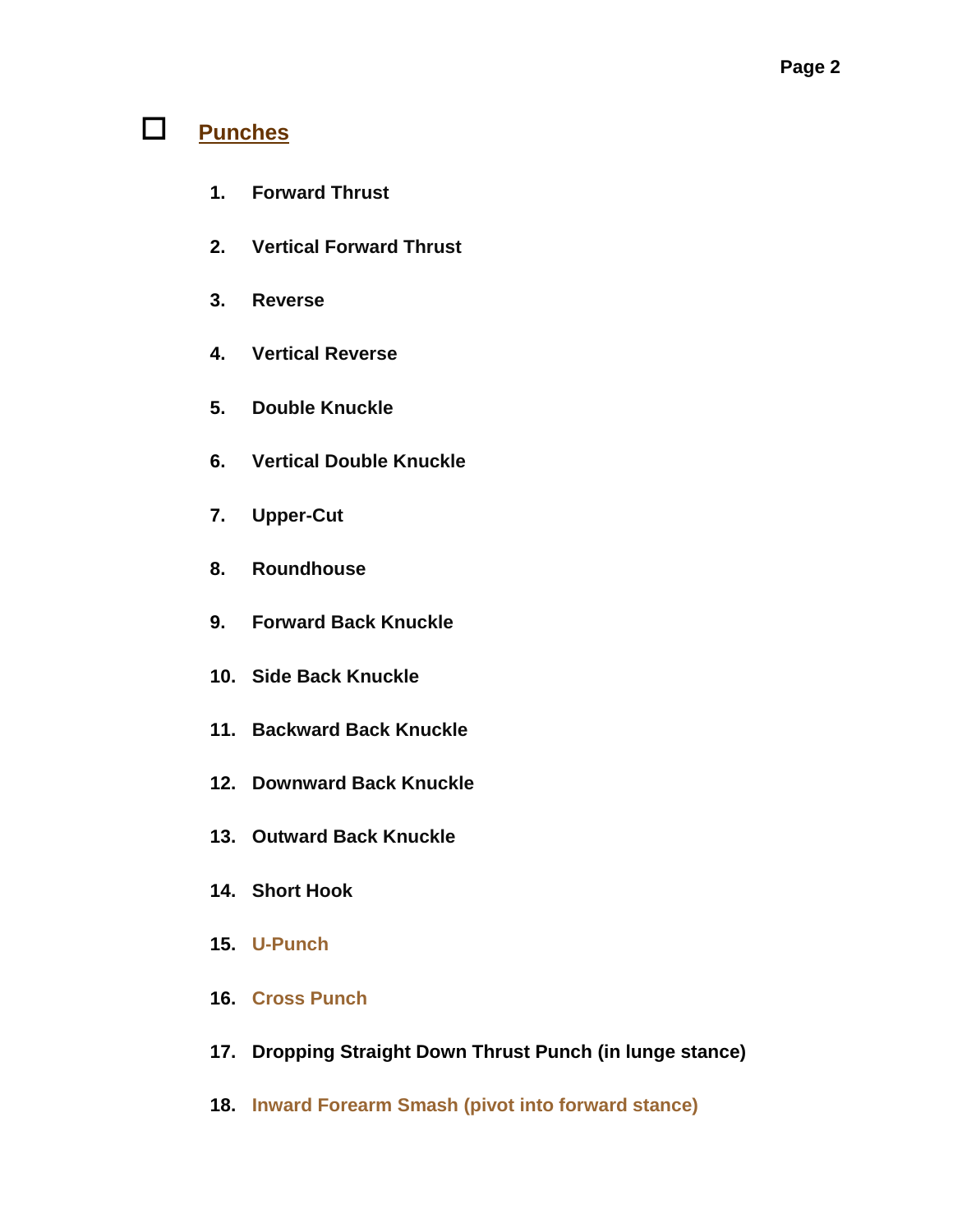## **Hammer Fists**

- **1. Inward**
- **2. Outward**
- **3. Downward**
- **4. Upward**
- **5. Forward (in dynamic stance)**
- **6. Cover Hammer (in fighting stance with small lunge)**
- **7. Follow-thru Outward (in fighting stance with lunge)**

## **Chops**

- **1. Inward**
- **2. Outward**
- **3. Downward**
- **4. Upward**
- **5. Forward (in forward stance)**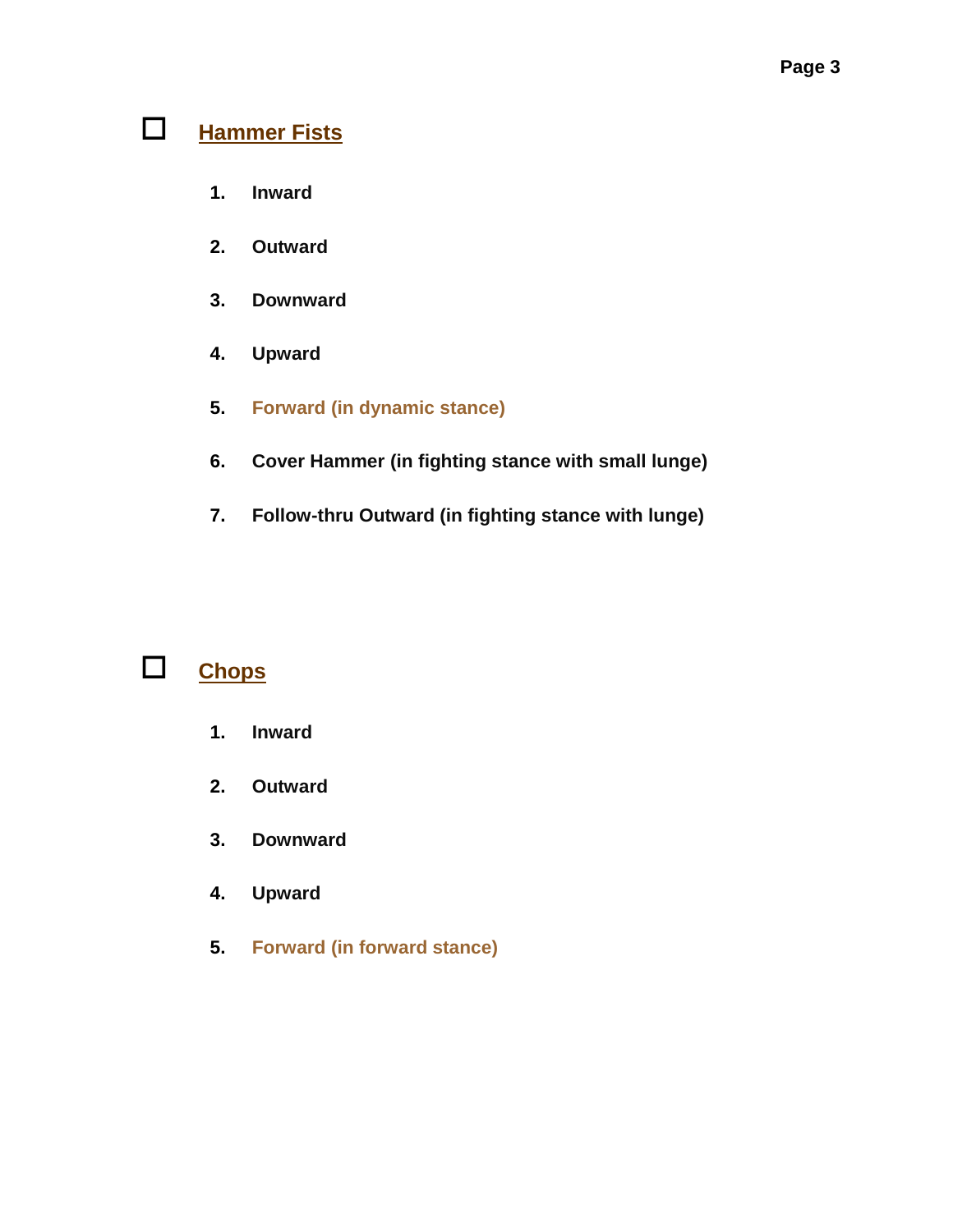## **Pokes and Fists**

- **1. Horizontal**
- **2. Vertical**
- **3. Tiger Claw**
- **4. Scooping Ridge Hand**
	- **A. Bent Elbow**
	- **B. Straight Arm**
- **5. Two Finger**
- **6. One Finger**
- **7. Palm Heel**
- **8. Ridge Hand**
- **9. Fore Knuckle**
- **10. Extended Knuckle**
- **11. Open Ridge Hand**
- **12. Japanese Fist**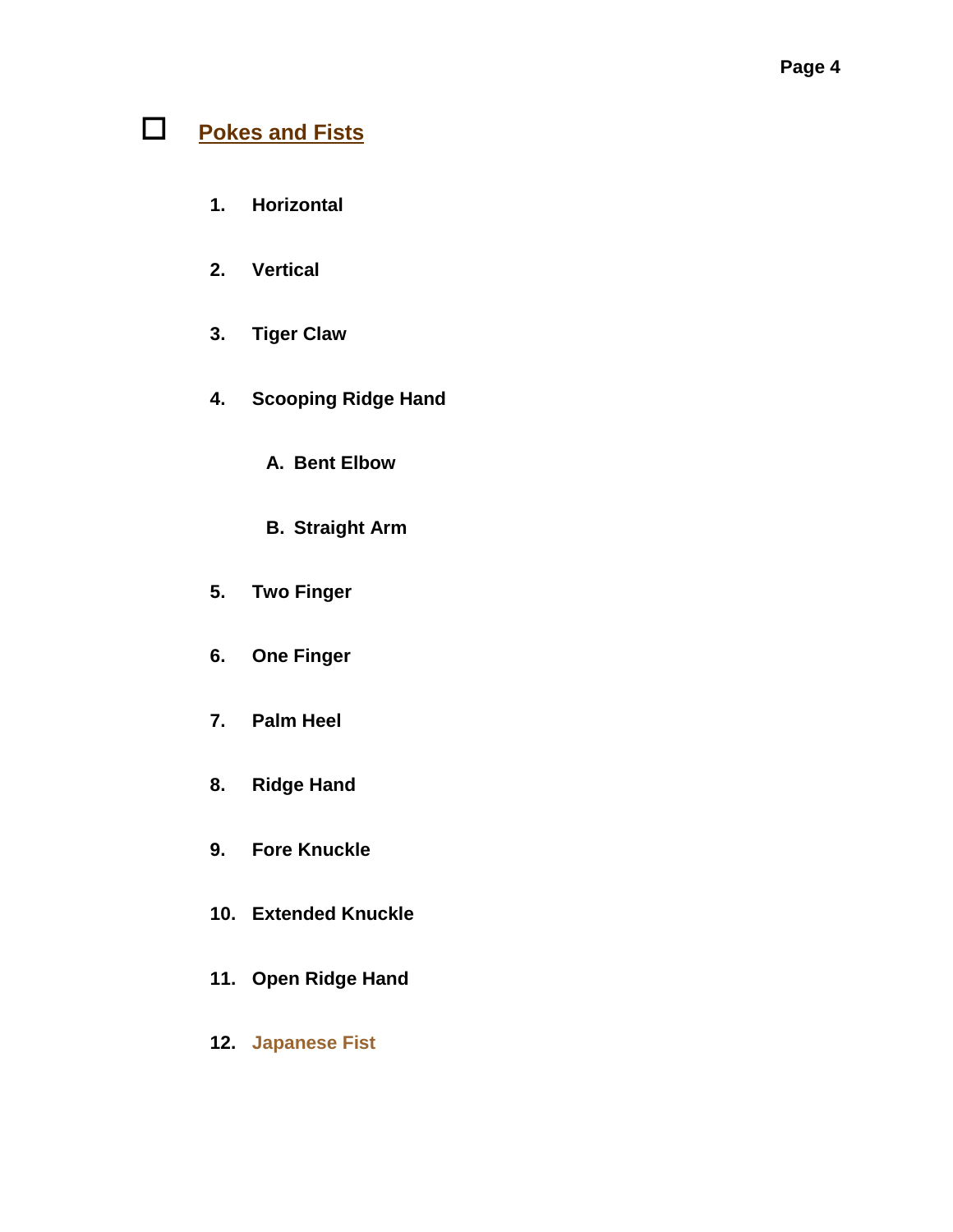## **Elbow Strikes**

- **1. Low Back (stepping back in forward stance)**
- **2. Forward**
- **3. Downward**
- **4. Rising**
- **5. Straight Back**
- **6. Reverse Back**
- **7. Cross Back**
- **8. Straight Side**
- **9. Hooking to Head (forward)**
- **10. Jumping Circular Downward (in fighting stance with front hand)**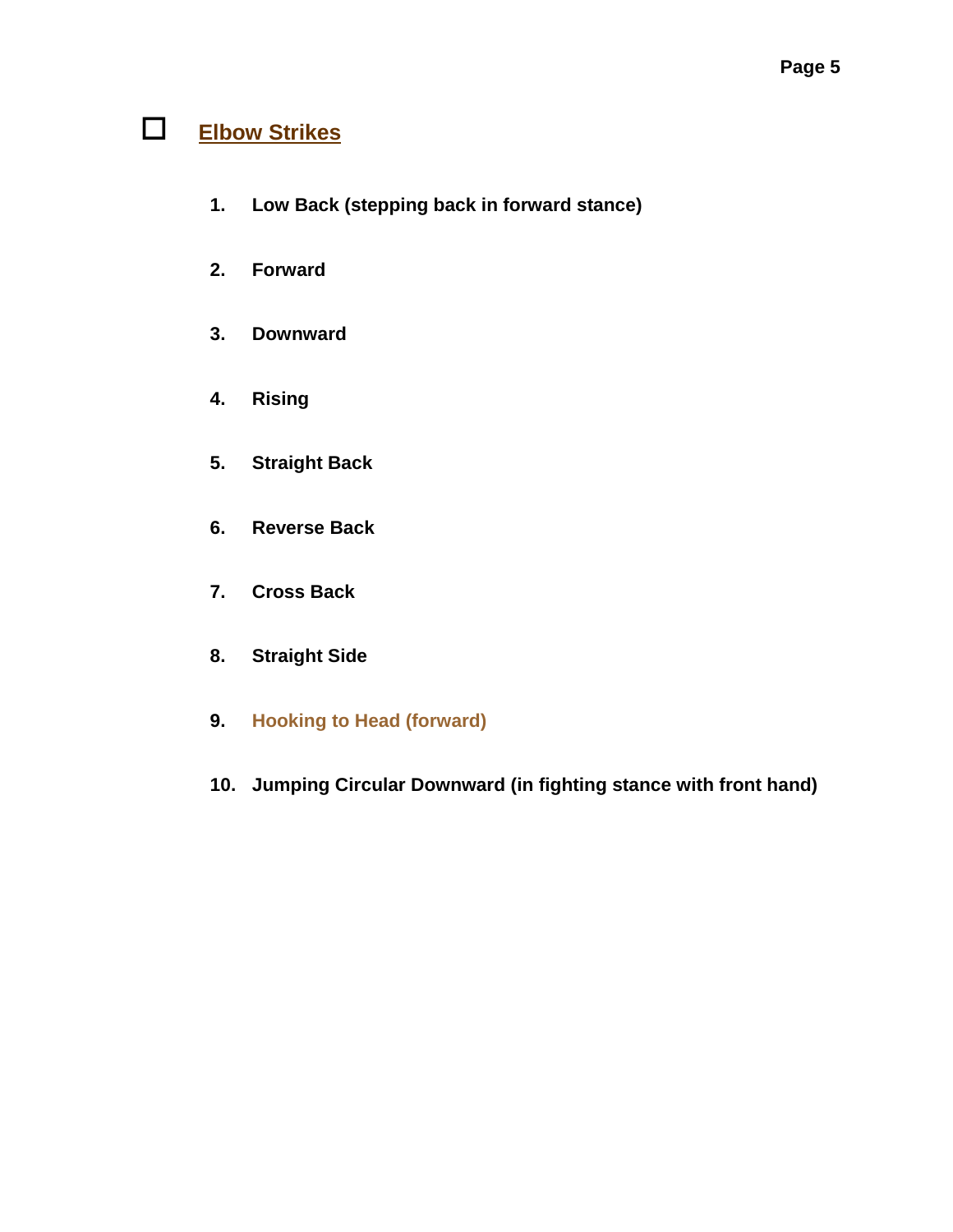### **Kicks**

- **1. Field Goal Kick**
- **2. Forward Snap**
- **3. Forward Thrust**
- **4. Forward Heel Thrust**
- **5. Forward Heel Stomp**
- **6. Back Heel Stomp**
- **7. Back Heel Thrust**
- **8. Short Side**
- **9. Long Side Thrust**
- **10. Hop-Behind Side Thrust**
- **11. Hop-In Side Thrust**
- **12. Cross-over Side Thrust**
- **13. Long Side Thrust in Half-Stance**
- **14. Side Snap**
- **15. Cross Behind Heel Hook**
- **16. Spinning Back Heel Thrust**
- **17. Spinning Heel Hook**
- **18. Inward Crescent**
- **19. Outward Crescent**
- **20. Inward Ax Kick**
- **21. Outward Ax Kick**
- **22. Spinning Wheel Kick**
- **23. Arch Kick**
- **24. Heel Lift (in small set stance)**
- **25. Wrap Kick (in small set stance)**
- **26. Inward Foot Sweep (in forward stance with back leg)**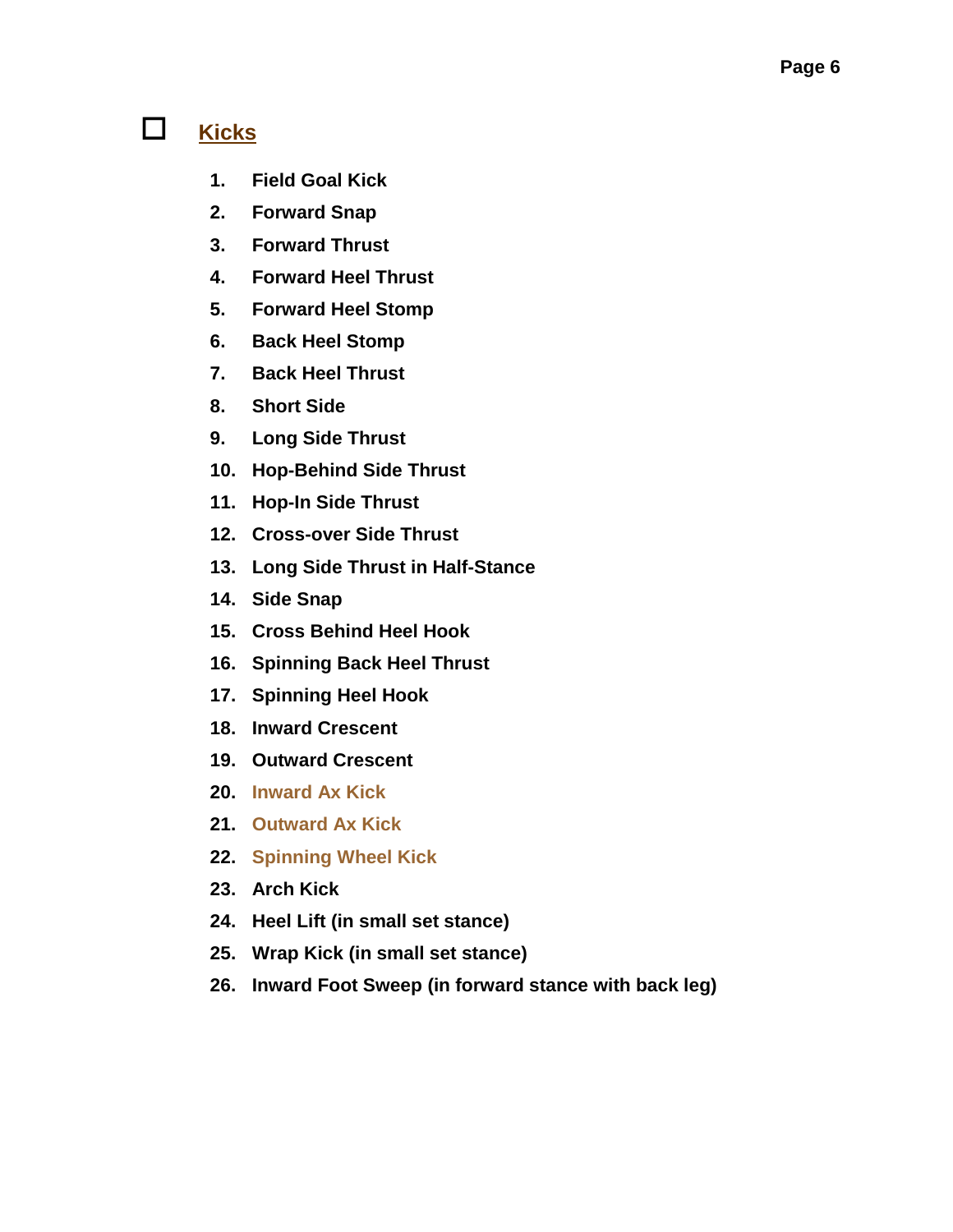## **Roundhouse Kicks 1 – 9**

- **1. Koden Kan**
- **2. Short to Body**
- **3. Thigh Kick**
- **4. Rib Kick**
- **5. Slide-up**
- **6. Sliding**
- **7. Switch Kick 1-2-3**
- **8. Cat-fall Roundhouse**



- **1. Forward**
- **2. Upward**
- **3. Koden Kan Roundhouse**
- **4. Muay Thai Roundhouse**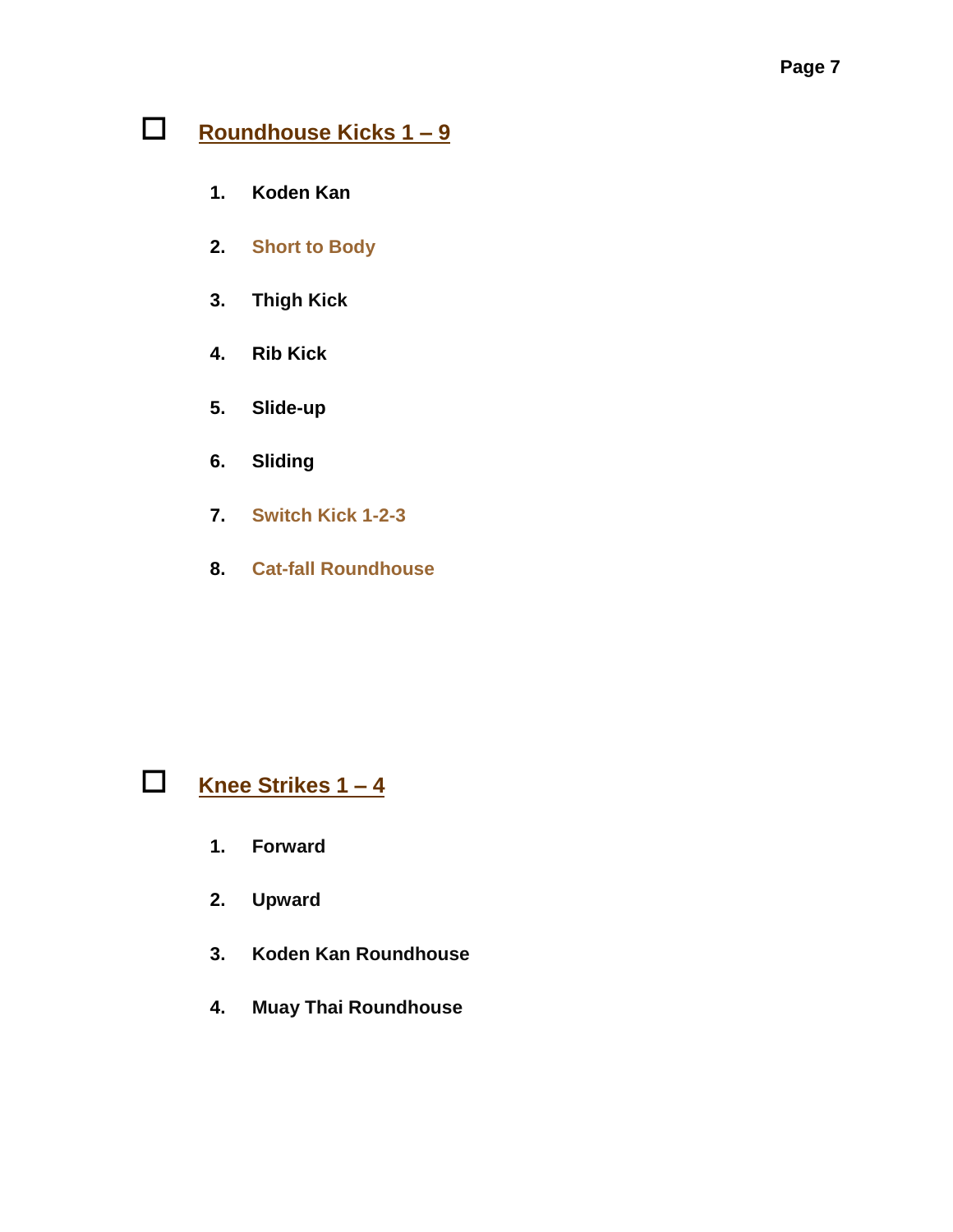### **Combination Kicks 1 – 10**

- **1. Forward Snap – Roundhouse**
- **2. Forward Thrust – Spinning Back Heel Thrust**
- **3. Hop-in Side Thrust – Jumping Roundhouse**
- **4. Inward Crescent – Spinning Outward Crescent**
- **5. Sliding Double Roundhouse to Solar Plexus & Face**
- **6. Roundhouse – Cross Behind Heel Hook**
- **7. Hop-in Side Thrust – Spinning Heel Hook – Roundhouse**
- **8. Forward Thrust – Side Thrust – Back Heel Thrust (3-way)**
- **9. Lunging Forward Thrust – Jump Spinning Back Heel Thrust**
- **10. Forward Leg Sliding Roundhouse – Jump Spinning Heel Hook**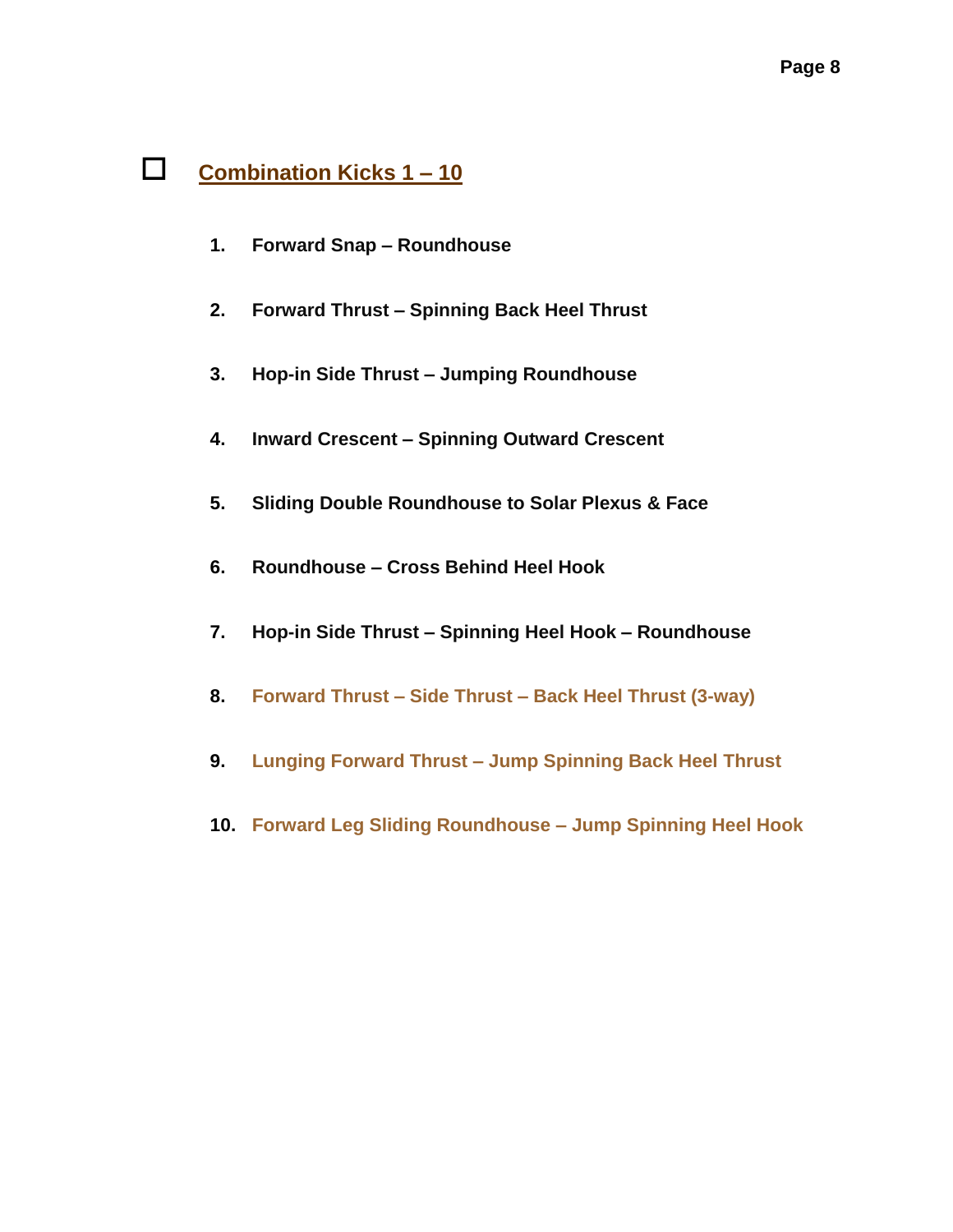## **Jumping Kicks 1 – 10**

- **1. Jumping Snap Kick**
- **2. Chicken Kick**
- **3. Flying Side Thrust**
- **4. Jumping Roundhouse**
- **5. Jumping Forward Thrust**
- **6. Jumping Forward Snap – Roundhouse (opposite legs)**
- **7. Jump Spinning Back Heel Thrust**
- **8. Jump Spinning Heel Hook**
- **9. Jump Spinning Outward Crescent**
- **10. Jump Spinning 360° Inward Crescent**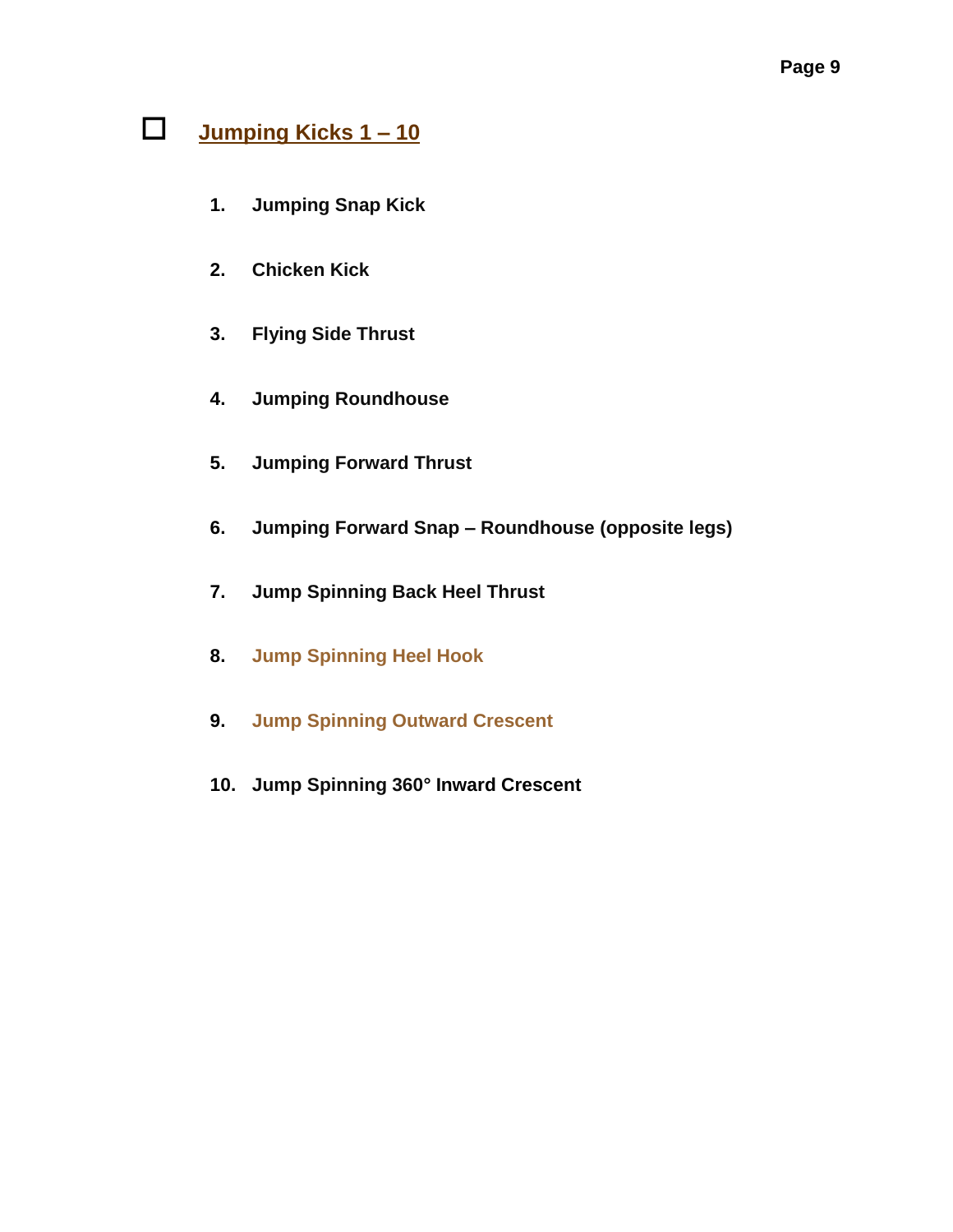### **Sparring Techniques 1 – 13**

- **1. Outward Back Knuckle, Thrust Punch, Roundhouse Kick**
- **2. Slide-up Roundhouse, Outward Back Knuckle, Reverse Punch**
- **3. Sliding Leg Lift Fake, Outward Back Knuckle, Under/Over Punch**
- **4. Inward Leg Check, Side Thrust (same leg)**
- **5. Lunging Forward Thrust Kick, Reverse Punch**
- **6. Slide-up RH Kick, Back Knuckle, Thrust Punch, Slide-up RH Kick**
- **7. Sliding Roundhouse, Double Knuckle Punch (front hand first)**
- **8. Jumping Snap Roundhouse, Lunging Outward Back Knuckle**
- **9. Snap-Roundhouse (same leg), Spinning Back Heel Thrust,**

**Jumping Forward Thrust Kick**

- **10. Drop Spinning Back Heel Thrust, Kneeling Roundhouse Kick**
- **11. Jumping Back Knuckle, Kneeling Forward Thrust Punch**
- **12. Back Knuckle, Forward Thrust Punch, Back Knuckle (same hand),**

**Forward Thrust Kick, Back Knuckle, Forward Thrust Punch**

**13. Lunging Double Outward Back Knuckle**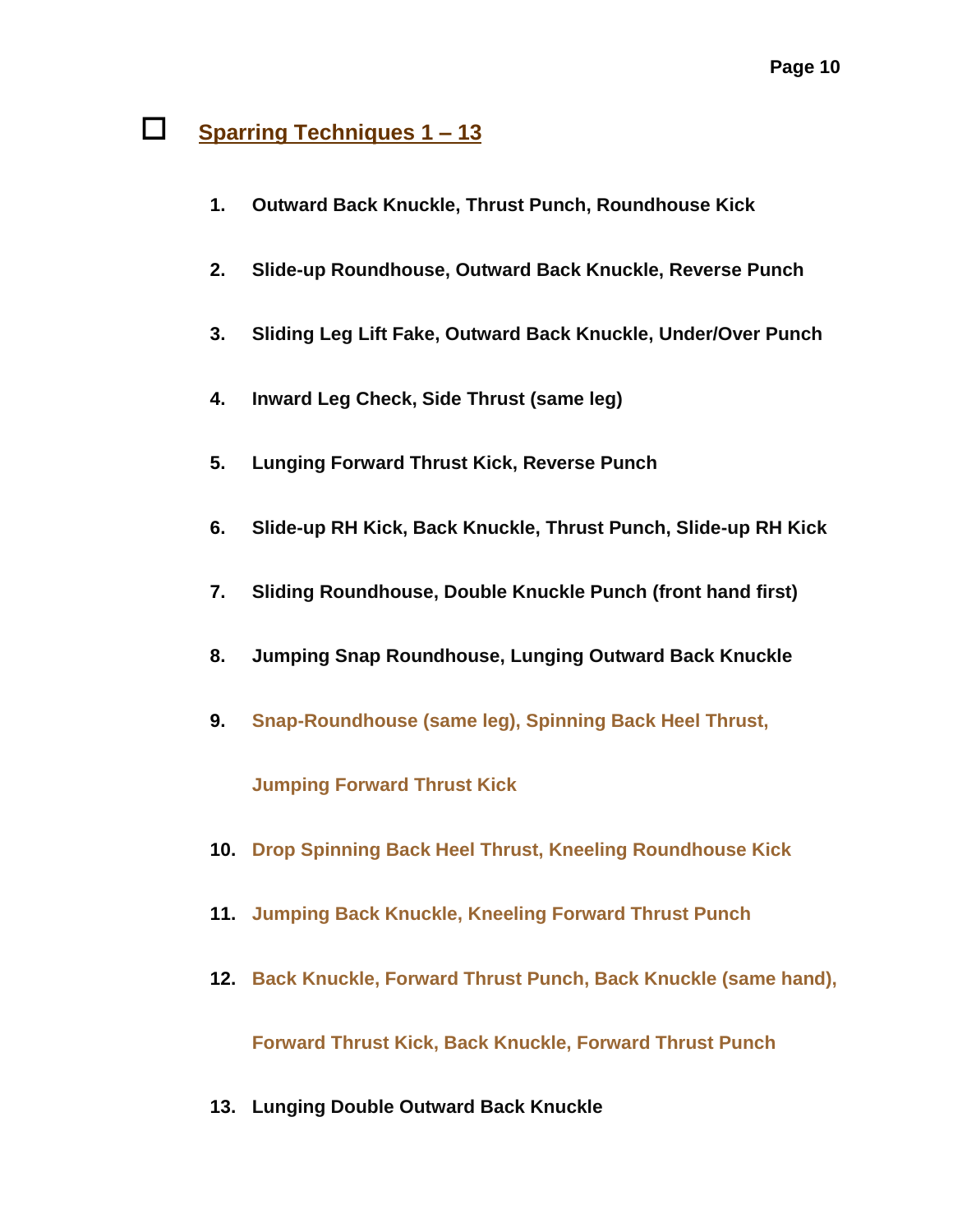## **Stances and Pivots (in movement)**

- **1. Set Stance: in a square with rising block (Kiba-Dachi)**
- **2. Forward Stance: moving forward with downward block (Zenkutzo-Dachi)**
- **3. Backward Stance: moving backward with high scooping outward (Kokutzo-Dachi)**
- **4. Dynamic Stance: moving with block, punch combo (Sanchin-Dachi)**
- **5. Cat Stance: moving back with outward shuto block (Neko-Ashi-Dachi)**
- **6. Backward Cat Stance: moving forward with upward hammer**
- **7. L-Stance with Shuto: moving back with double open-hand block (Renoji-Dachi)**
- **8. Lunge Stance: slide into L-stance and pivot into lunge stance**
- **9. Half-Stance: moving back in and out of fighting stance (Hangetzo-Dachi)**
- **10.Escrima Stance: stepping forward with hand change**
- **11.Back Pivot: four in a row with downward block (Zenkutzo-Dachi)**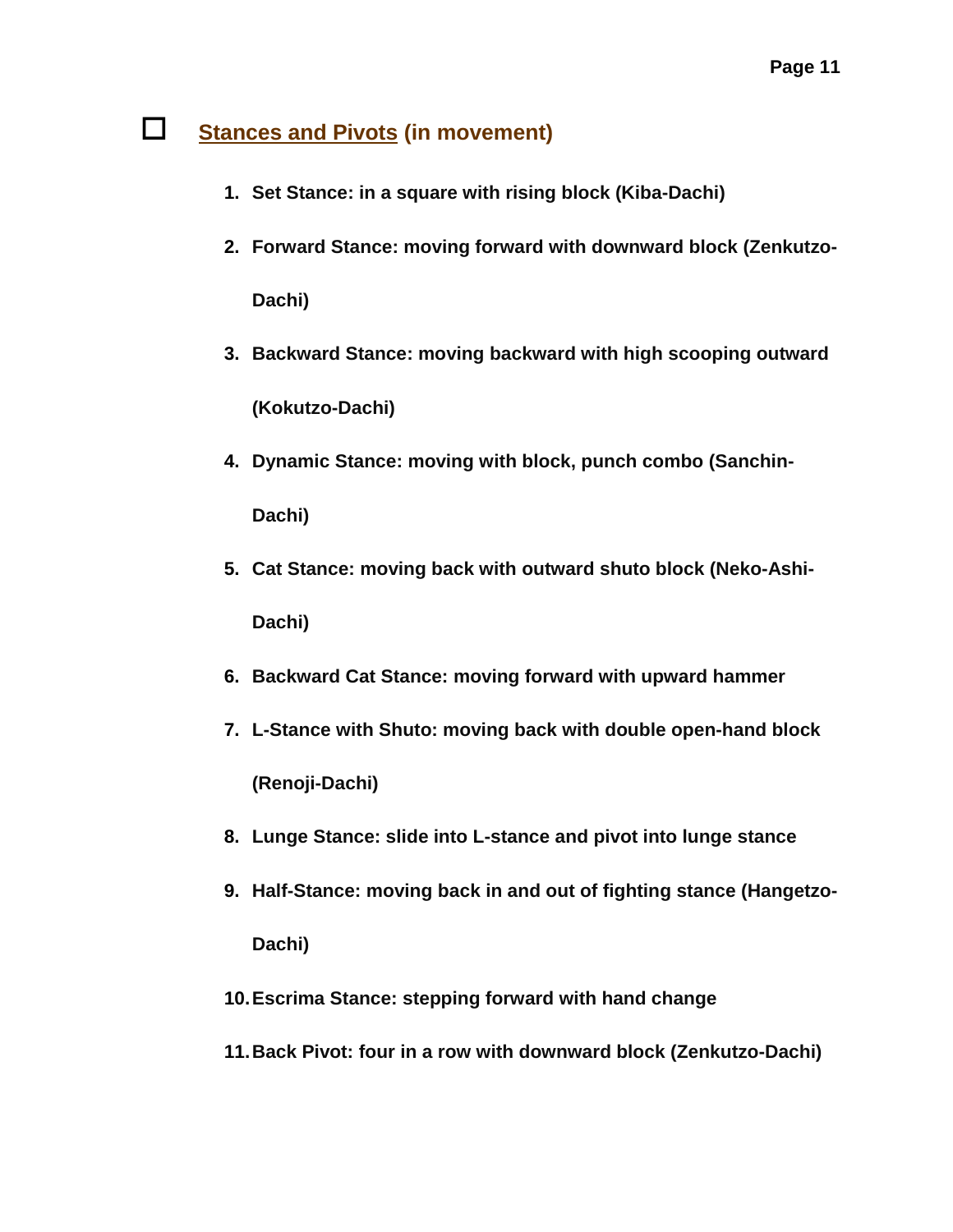# FORMS

|        |    | <u><b>Basic Four Corner Cover Movements 1 - 8</b></u> |
|--------|----|-------------------------------------------------------|
| $\Box$ | 1. | <b>Four Corner Cover Movement #1</b>                  |
|        | 2. | <b>Four Corner Cover Movement #2</b>                  |
|        | 3. | <b>Four Corner Cover Movement #3</b>                  |
| □      | 4. | <b>Four Corner Fighting Form</b>                      |
| П      | 5. | <b>Four Corner Bo Kata</b>                            |
|        | 6. | <b>Four Corner Escrima Kata</b>                       |
|        | 7. | <b>Four Corner Bo Two-Man Set</b>                     |
|        | 8. | <b>Four Corner Escrima Two-Man Set</b>                |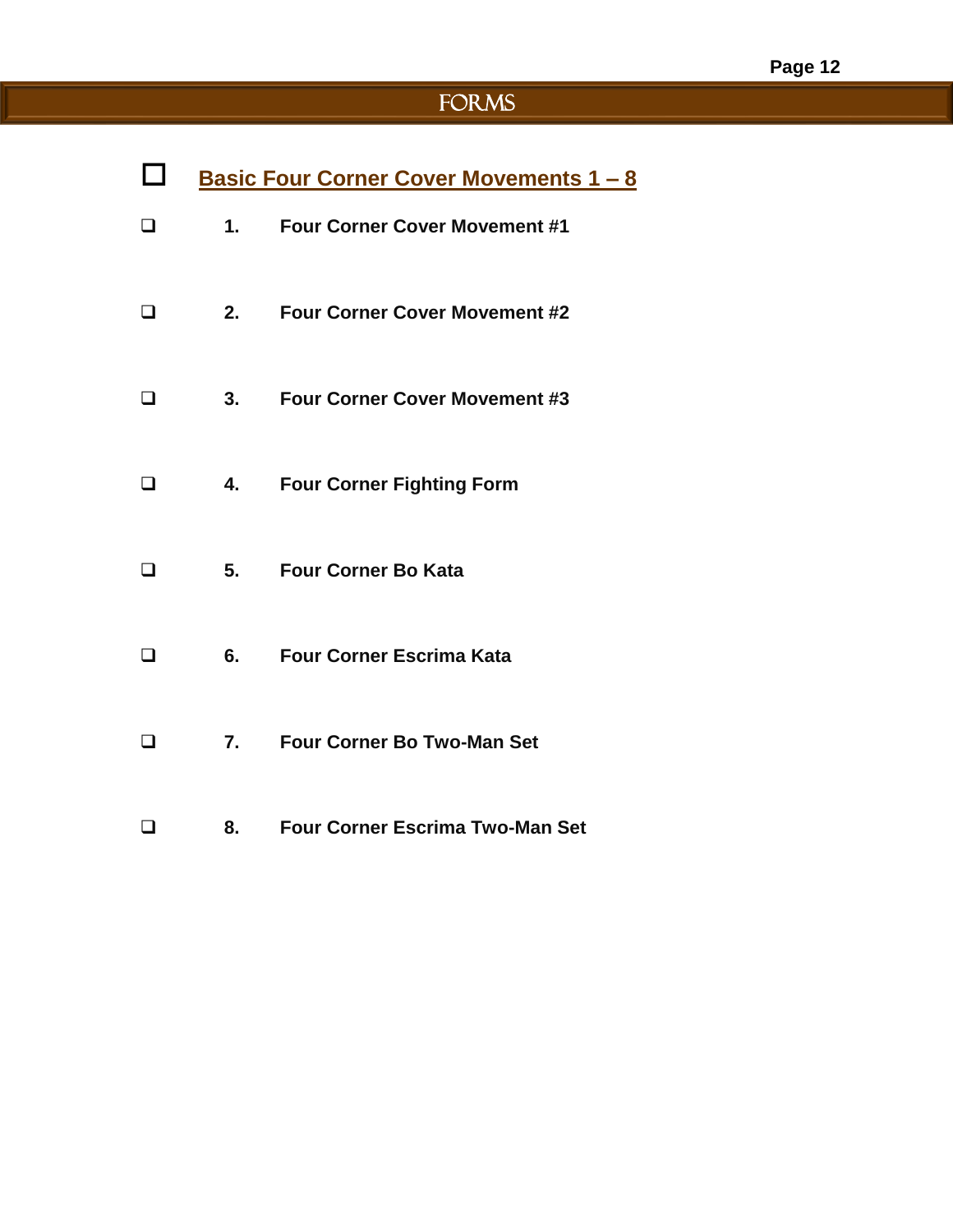- **Basic Katas 1 – 5**
- **1. Basic Kata #1**
- **2. Basic Kata #2**
- **3. Basic Kata #3**
- **4. Basic Bo Kata**
- **5. Basic Escrima Kata**
- **Koden Kan Heians 1 – 5**
- **1. Heian #1**
- **2. Heian #2**
- **3. Heian #3**
- **4. Heian #4**
- **5. Heian Bo Kata**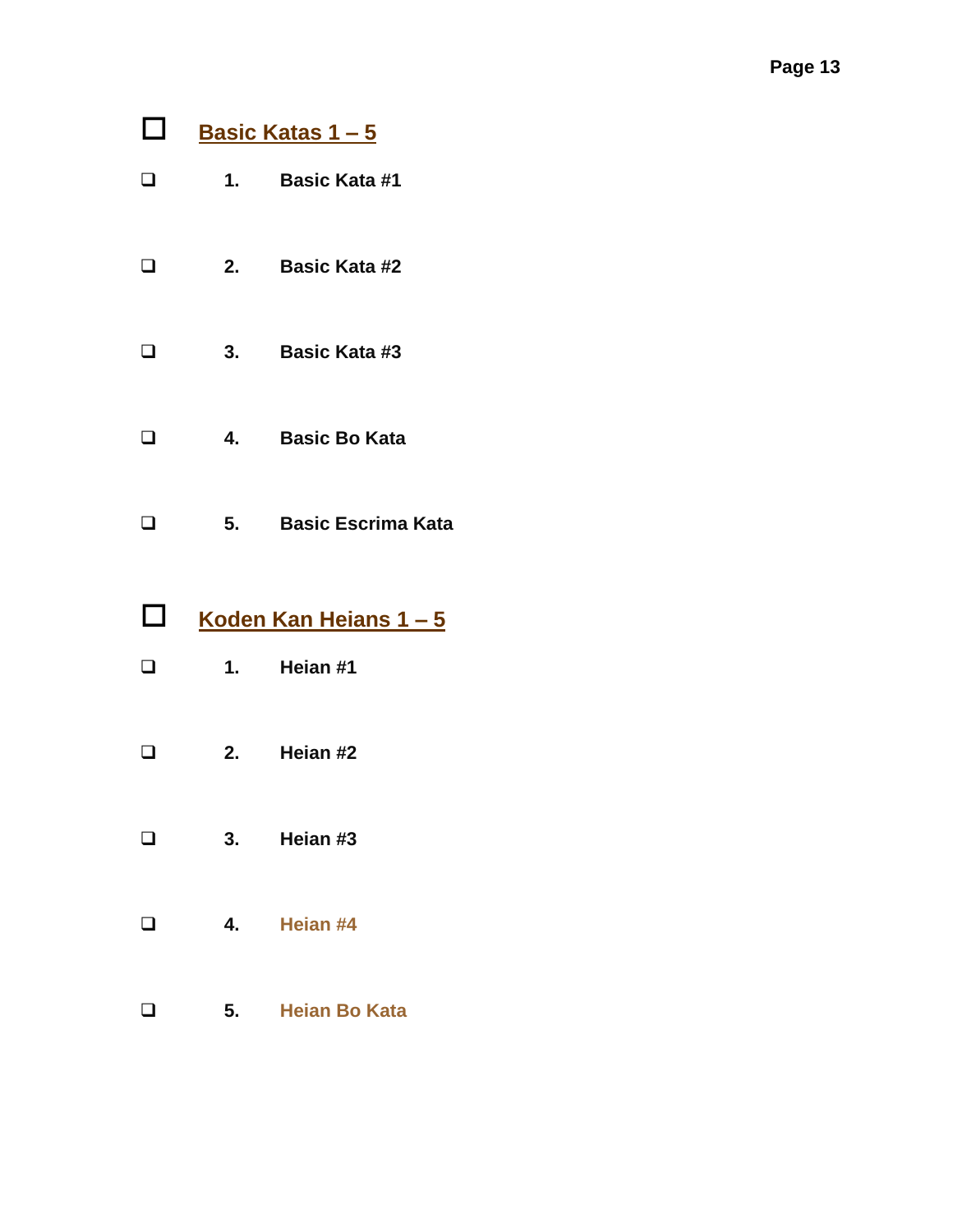## PARTNER TECHNIQUES

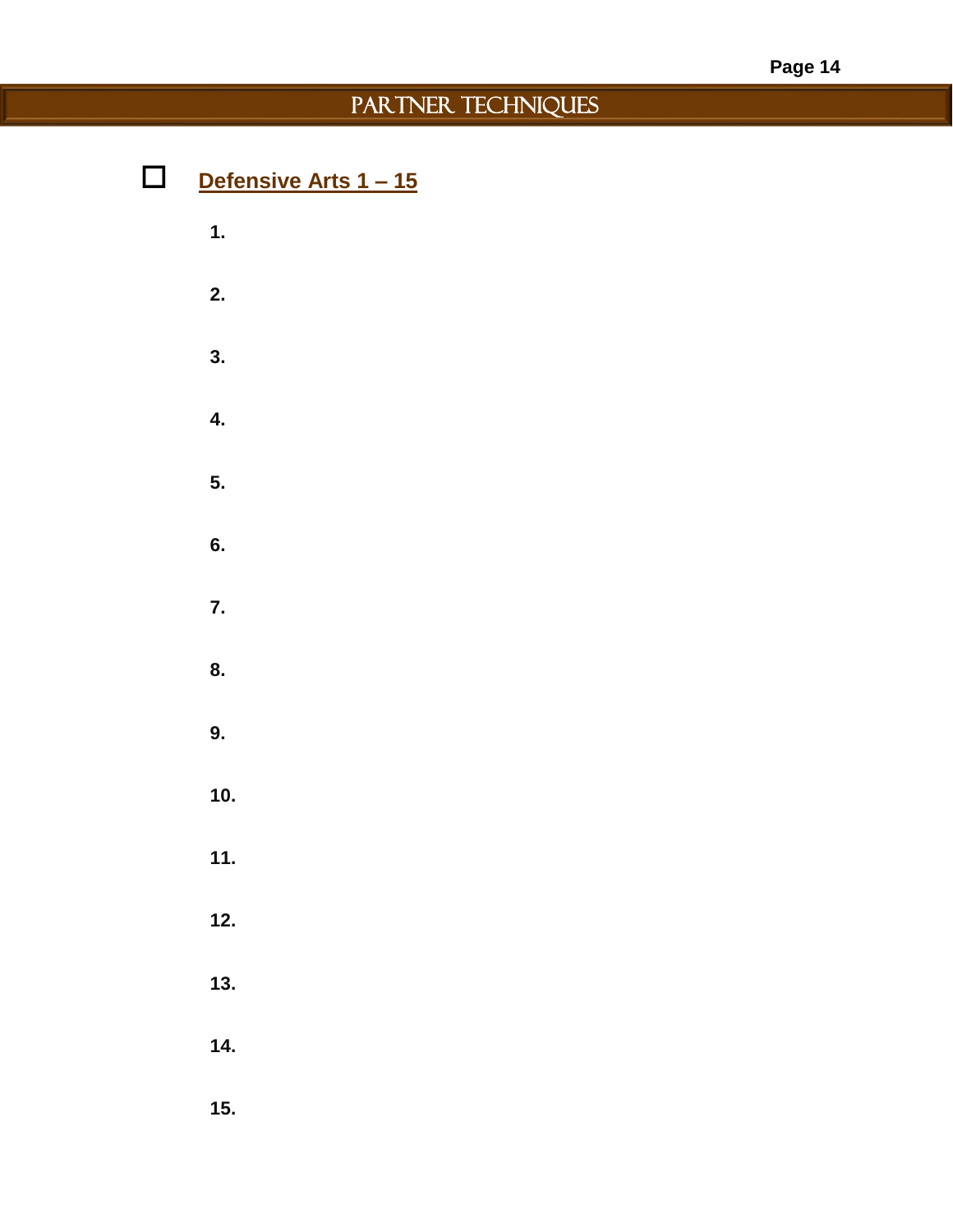## **H2H Techniques**

- **1. Tiger Claw**
	- **A. Rising Block, Tiger Claw, Forward Knee**
	- **B. Add Thigh Kick**
	- **C. Switch Kick**
- **2. Two Hand Push Counter**
- **3. Arch Kick**
- **4. Inward/Outward**
- **5. Rear Arm Choke Counter**
	- **A. Control**
	- **B. Anaconda**
- **6. Cover Block**
	- **A. Cover Hammer, Tiger Claw, Forward Knee or Thrust Kick**
	- **B. Block, Grab, Elbow, Takedown, Elbow**
- **7. Roundhouse Kick Takedown**
- **8. Arm Pretzel**
- **9. Triple Knee**
- **10. Figure-4 Arm Lock**
	- **A. Control**
	- **B. Takedown**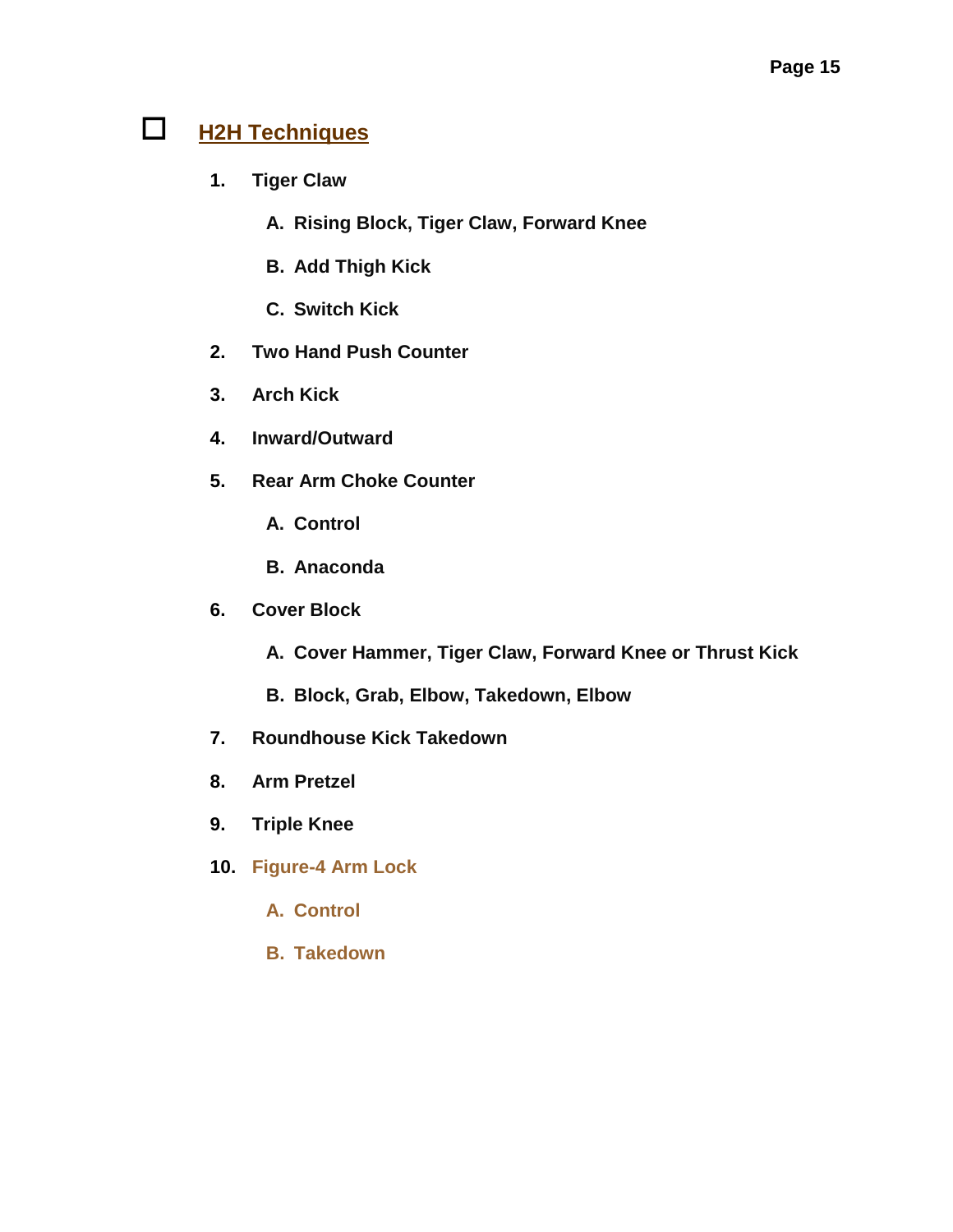# **Floor Defense**

- **1. Side Grab Defense**
- **2. Say A Prayer**

## **Aiki-Jitsu Techniques 1 – 6**

- **1. Cross-Over Grab and Counter**
- **2. Inward Grab and Counter**
- **3. Double Hand Grab, Break, and Counter**
- **4. Cross-Behind Arm Bar**
- **5. Step Across Figure-4 Arm Bar**
- **6. Forward Lunging Arm Swing**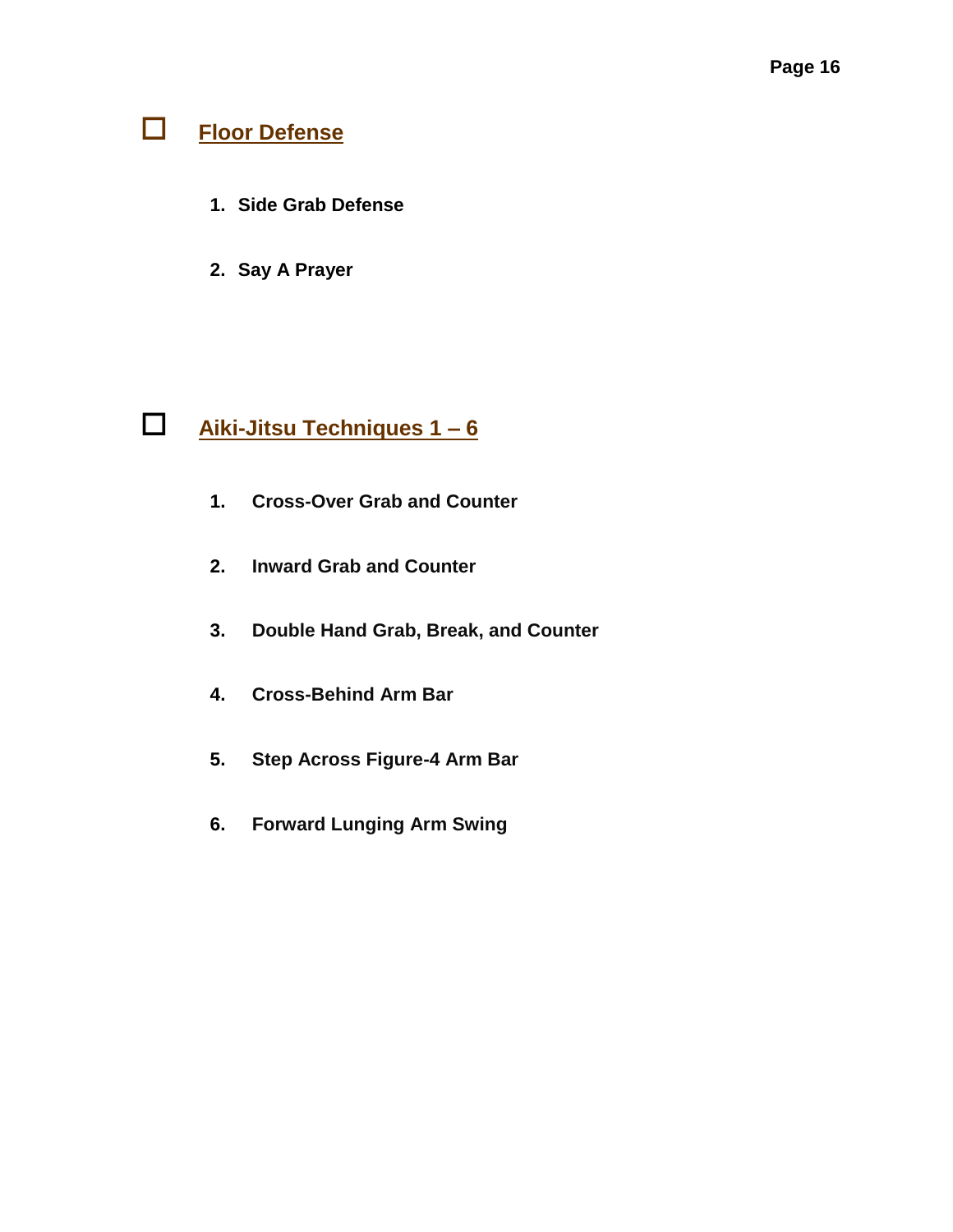### **Rising Block and Counters 1 – 10**

- **1. Rising Block, Vertical Thrust Punch to Ribs, Inward Foot Sweep, Back Heel Stomp to Body**
- **2. Rising Block, Palm Heel to Chin with Knee to Groin Simultaneously**
- **3. Rising Block, Inward Hammer Blow to Kidneys, Open Ridge Hand to Throat**
- **4. Rising Block, Horizontal Poke to Throat, Reverse Punch to Heart Area**
- **5. Rising Block, Two Finger Poke to Eyes, Forward Elbow Smash to Solar Plexus**
- **6. Rising Block, Inward Hammer to Temple and Eyes Area, Forward Thrust Punch to Solar Plexus**
- **7. Rising Block, Inward Chop Across Eyes and Nose, Grab and Rip to Groin**
- **8. Rising Block, Upper Cut to Jaw Area, Pivot with Upward Hammer to Groin**
- **9. Rising Block, Moving to Outside (45), Inward Forearm Smash, Roundhouse Punch to Sinus Cavity**
- **10. Rising Block, Downward Chop to Collar Bone, Fore Knuckle to Throat**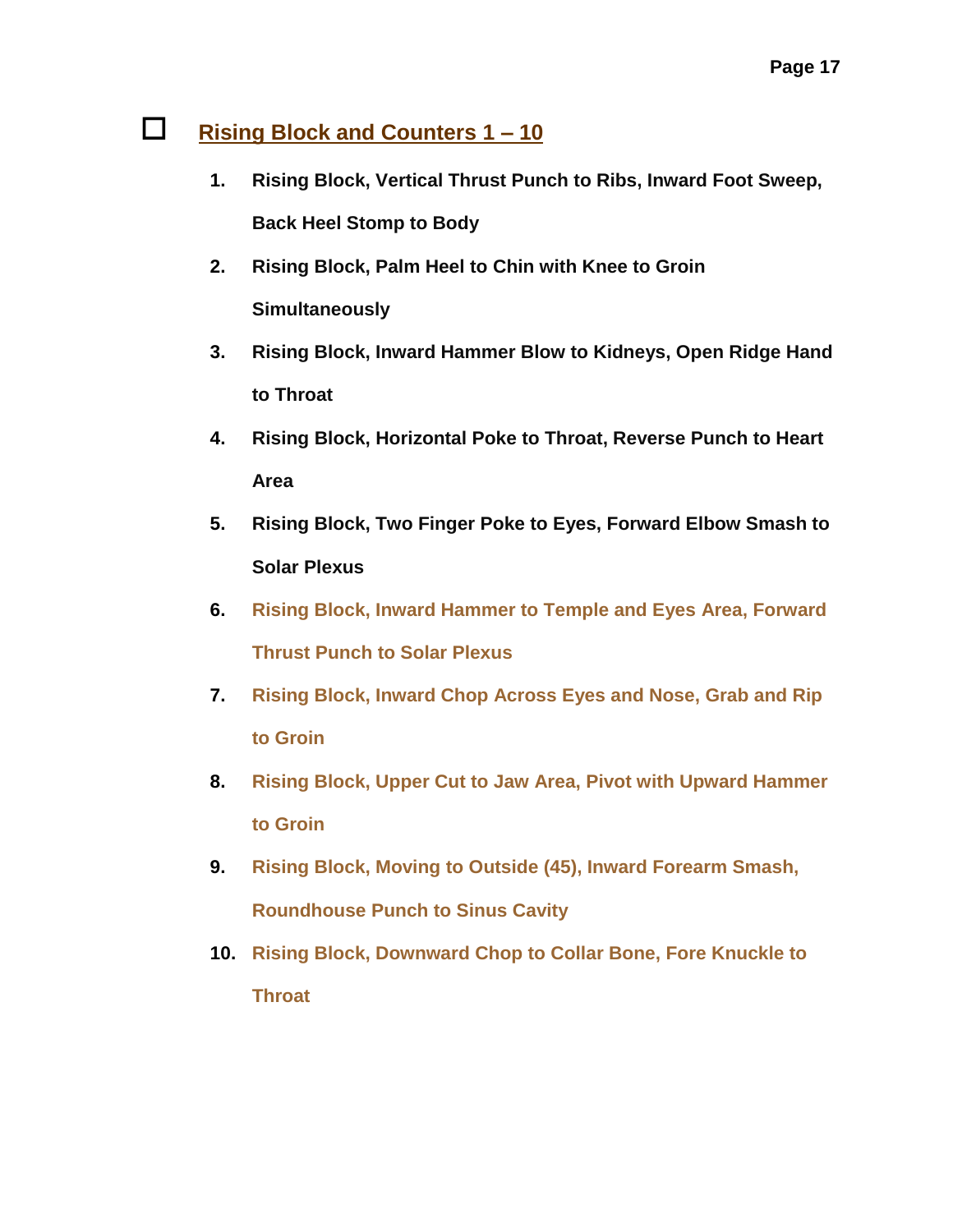## **Inward Block and Counters 1 – 5**

- **1. Inward Block, Glancing, Reverse Hand Action into Back Knuckle to Face, Short Hook to Ribs**
- **2. Inward Block, Outward Chop to Throat, Forward Thrust Punch to Heart Area**
- **3. Inward Block, Short Lunge Forward, Grab Wrist with Left Hand and Pull into Side Elbow Smash to Head, Step Back with Left Foot and Deliver Right Side Thrust Kick to Ribs**
- **4. Inward Block, Forward Back Knuckle to Bridge of Nose, Reverse Punch to Tip of Nose, Forward Snap Kick to Groin**
- **5. Inward Block, Grab Wrist in AIKIDO Grab, Take Arm Over and Down into Long Arm Bar, Knee Lift to Side of Ribs, Spinning Ax Kick to Middle of Spine**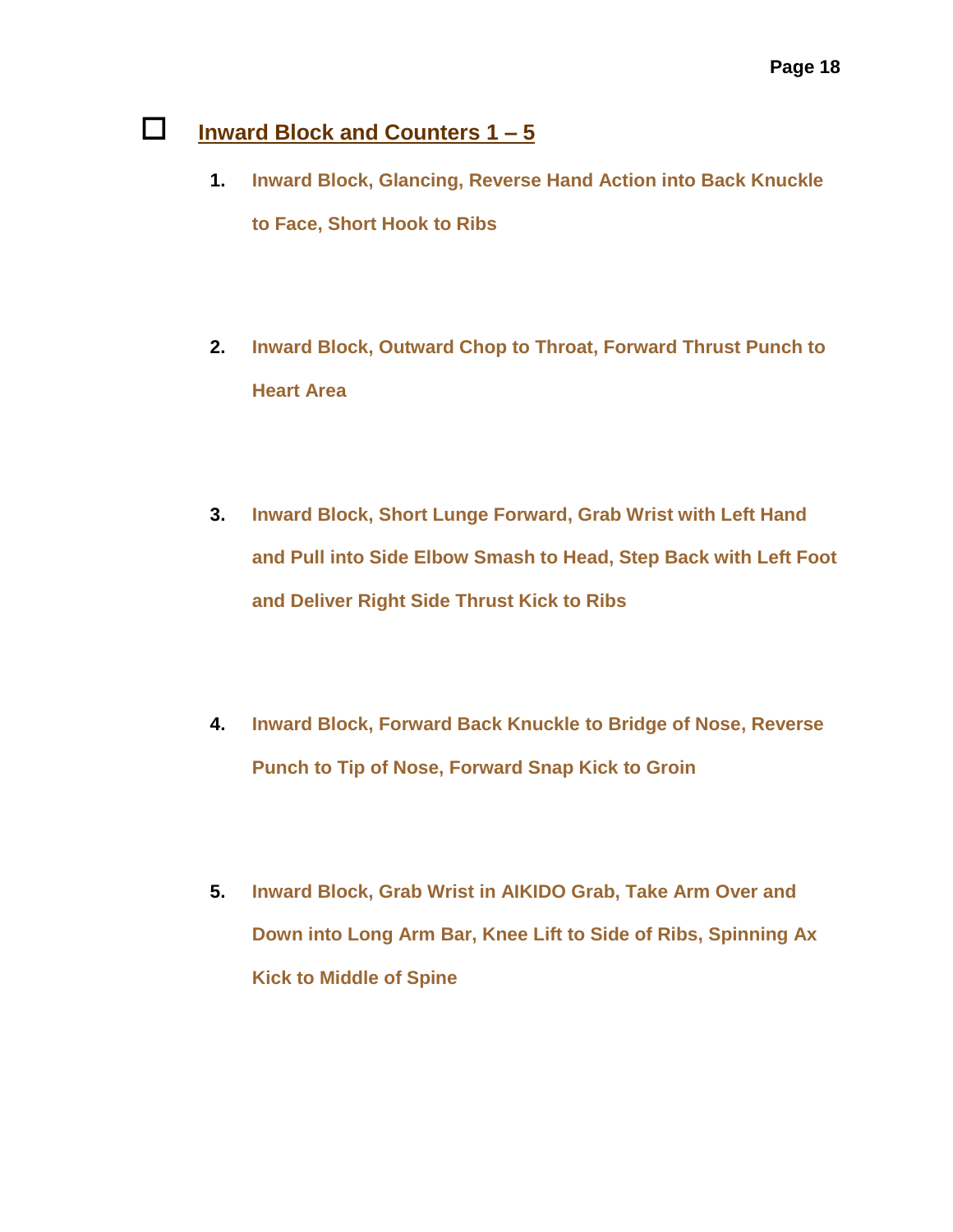#### Self Defense Techniques

#### **Group One**

- **1. The Wedge**
- **2. Two Finger Push Away**
	- **A. Push Back**
	- **B. Add Hop-Behind Side Thrust**
- **3. Hair/Shirt Grab Defense #1**
	- **A. Wristlock, Grab Head, Knee**
	- **B. Long Arm Bar on Floor, Shin on Shoulder, Pull up on Arm**
- **4. Rear Windmill (3 rapid fire Tiger Claws)**
- **5. Head Lock Defense #1**

### **Group Two**

- **1. Small Circle Inside Grab**
- **2. Long Arm Bar**
- **3. Outward Reap, One Leg**
- **4. Front Windmill**
- **5. Side Grab Defense #1**
	- **A. Look, Slap, Step**
	- **B. Shoulder Shrug**

#### **Group Three**

- **1. Figure – 4 Choke Hold**
- **2. Figure – 4 Choke Hold Counter**
- **3. Hip Throw**
- **4. Outward Reap Both Legs (from front)**
- **5. Wrist Escapes**
	- **A. Straight Across Grab**
	- **B. Cross Grab**
	- **C. Double Hand Grab**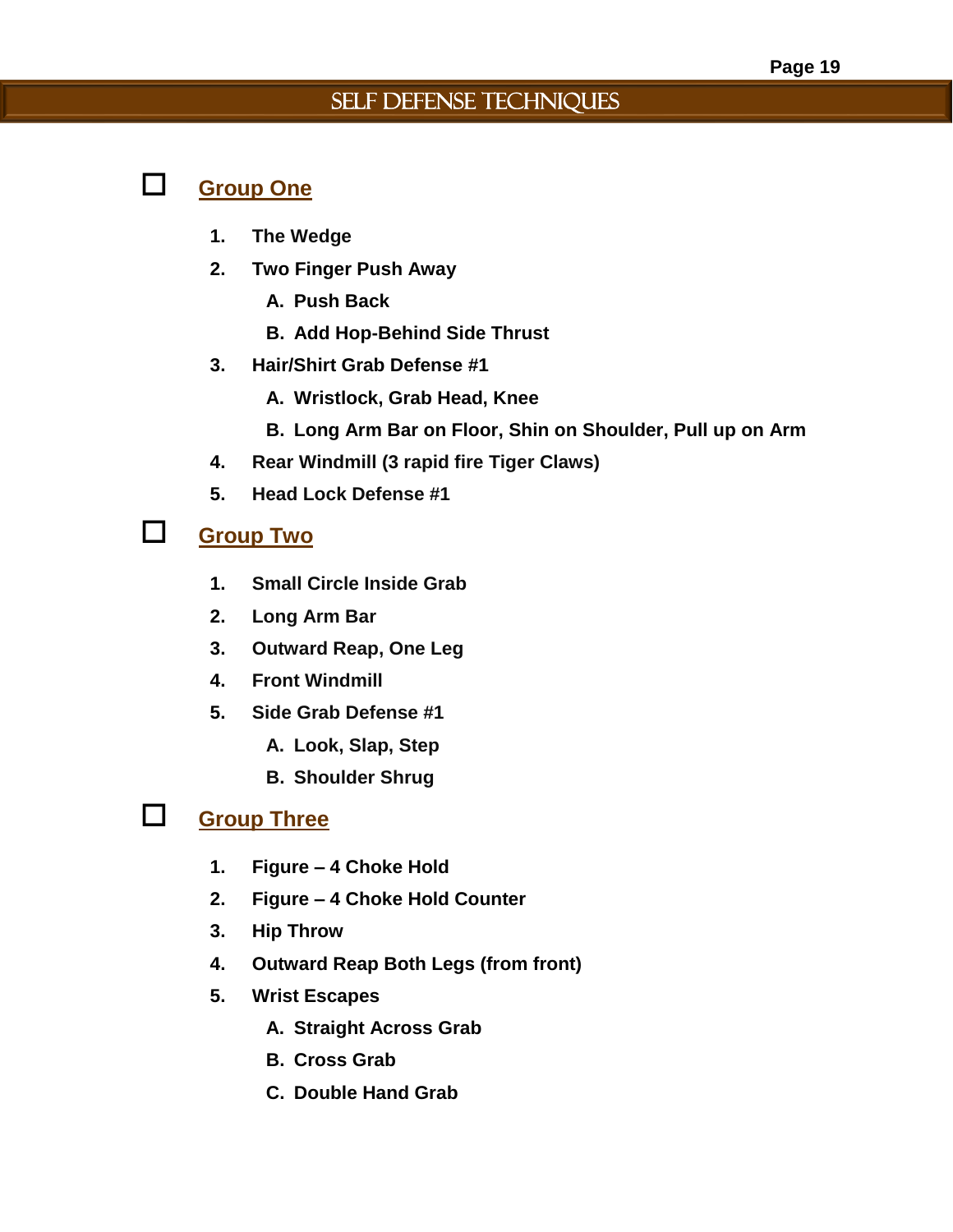## **Group Four**

- **1. Headlock Defense #2**
- **2. Side Grab Defense #2 (Eagle's Beak)**
- **3. Shoulder Throw**
- **4. Backward Roll Kick Throw**
- **5. Handshake Counters #1 and #2**

## **Group Five**

- **1. Wall Defense**
	- **A. Thumb in Armpit**
	- **B. Long Arm Bar**
	- **C. Head Slam**
- **2. "Friend or Foe" (below ear behind jaw)**
- **3. Base of Neck Pinch Take Down**
- **4. Head Twist Take Down (front)**
- **5. Head Slam (groin kick, grab head, slam to ground)**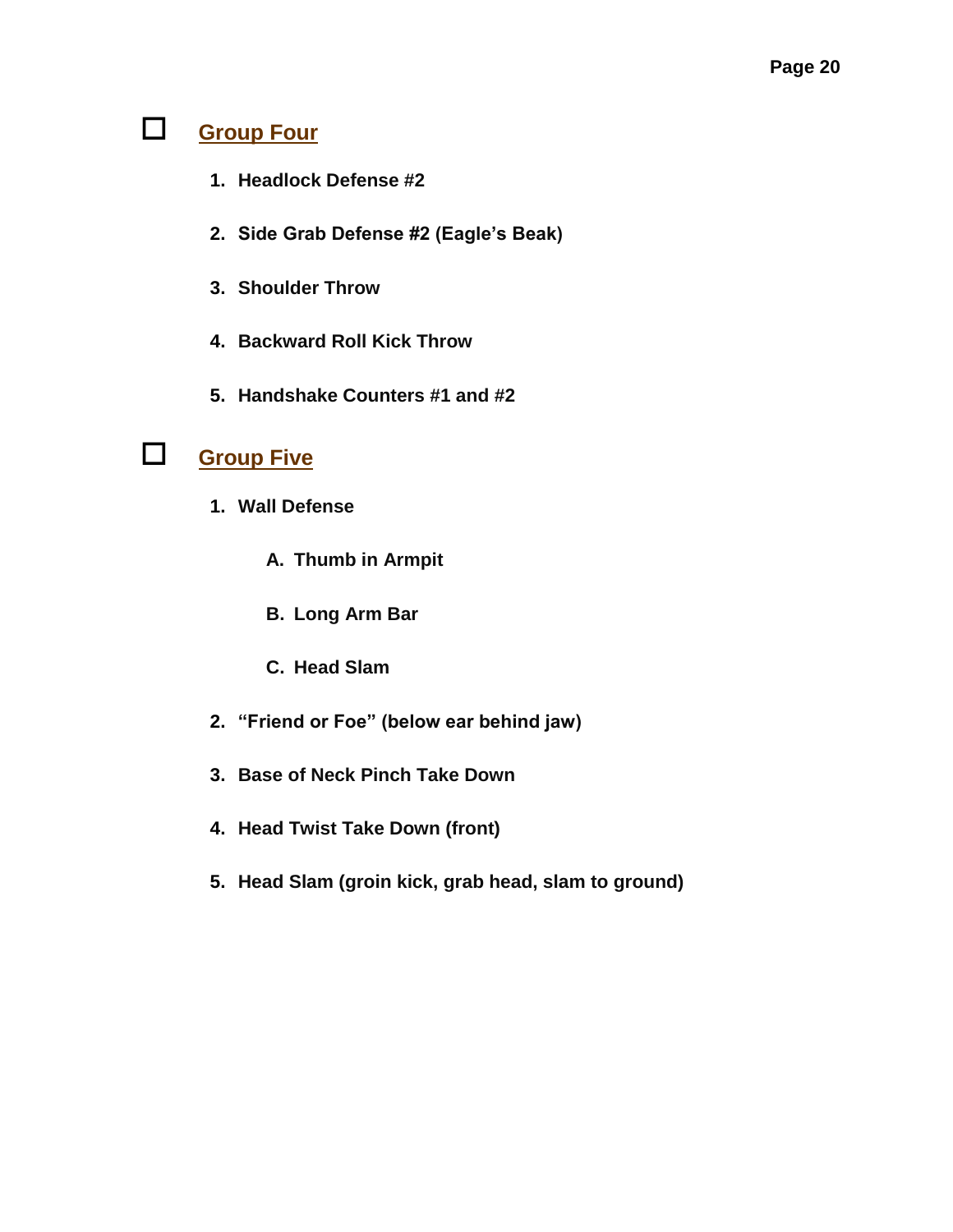### WEAPON DEFENSE

- **Club Defense** (Always Take Weapon Away)
- **1. Opponent Strikes with Inward One Hand Baseball Bat Swing:**
	- **Lunge in quickly with Left Outward Block and a Right Elbow grazing the Shoulder**
	- **Turn into Figure 4 Arm Bar with the Right Hand grabbing the weapon**
	- **Two Cross Back Elbows to the head, shift Left Hip with Left Heel Lift to groin, Right Heel Wrap Kick to spine**
	- **Pry Weapon out of Hand with right hand and Strike to opponent's knee while stepping away**
- **2. Opponent Strikes with Inward One Hand Baseball Bat Swing:**
	- **Right-side Cat-fall Roundhouse Kick, spin with Left Heel Hook to clavicle, as Right Foot Hooks behind the Achilles tendon**
	- **Scissor Takedown then finish with Right Ax Kick to available body target**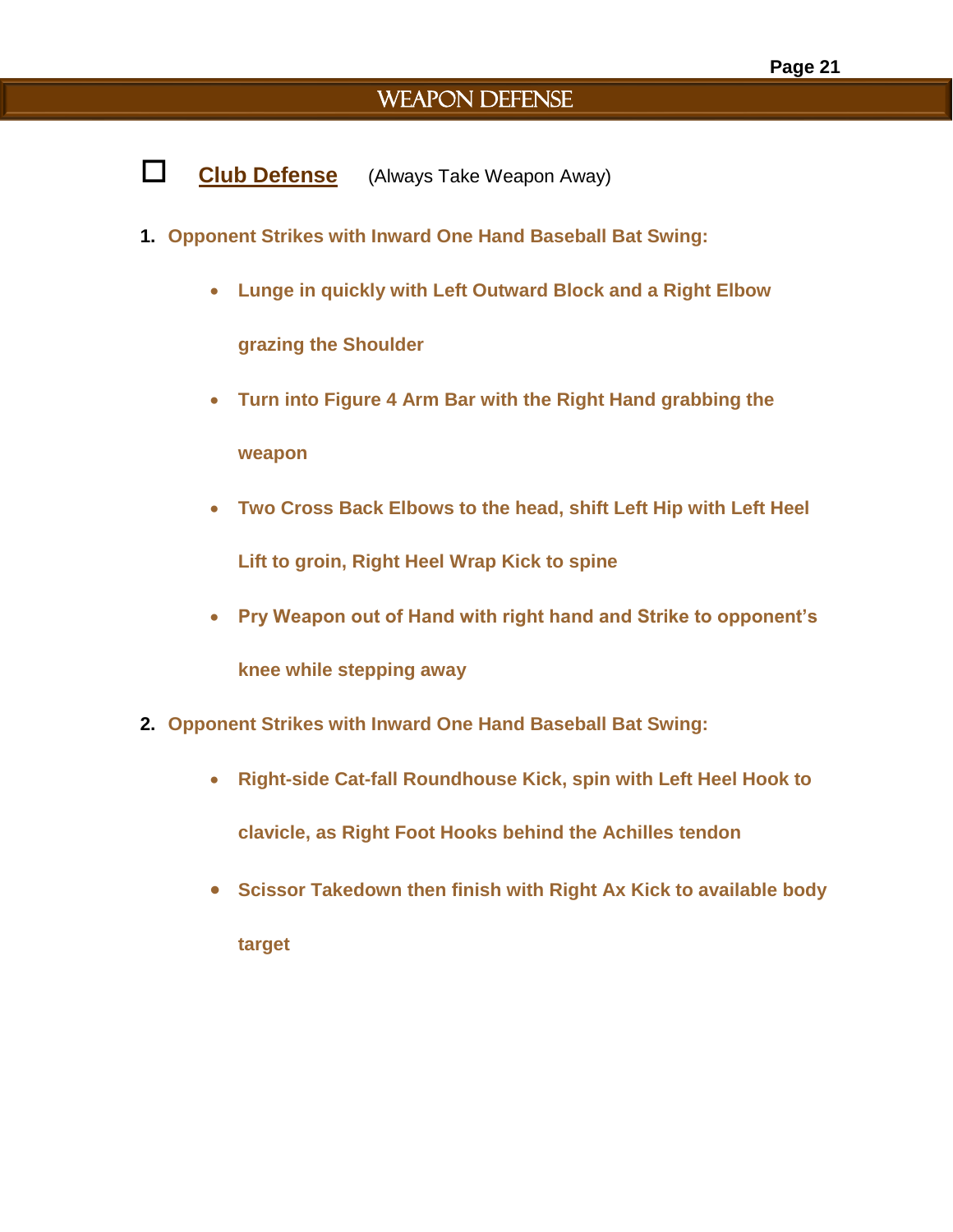### **Knife Defense**

- **1. Opponent Attacks with Inward Side Slash:**
	- **Hands up in Defensive Posture, lunge in to right, execute Left Downward Block/Chop to wrist with simultaneous Right Forward Chop to shoulder joint**
	- **Left-hand grabs wrist and twists, Right Hooking Elbow to head**
	- **Right Straight Side Elbow combined with Right Outward Hammer Strike to side of head**
	- **Right Upward Palm Strike to elbow as Left-hand forces down on wrist**
	- **Grab shoulder or lapel with Right-hand, turning the body into Left Knee to groin**
- **2. Opponent Attacks with Inward Side Slash and Reverse Stab:**
	- **Move Back to Avoid Slash then lunge forward to Left with a simultaneous Right Outward Block to forearm and Left Forward Chop to tricep**
	- **Left-hand slides down the arm to the wrist, with both hands grasp the hand with Cross Thumb Grab, raise hand up with Left Step Back, pull down to floor with Right Step Back**
	- **Remove Weapon with Right-hand and cut wrist**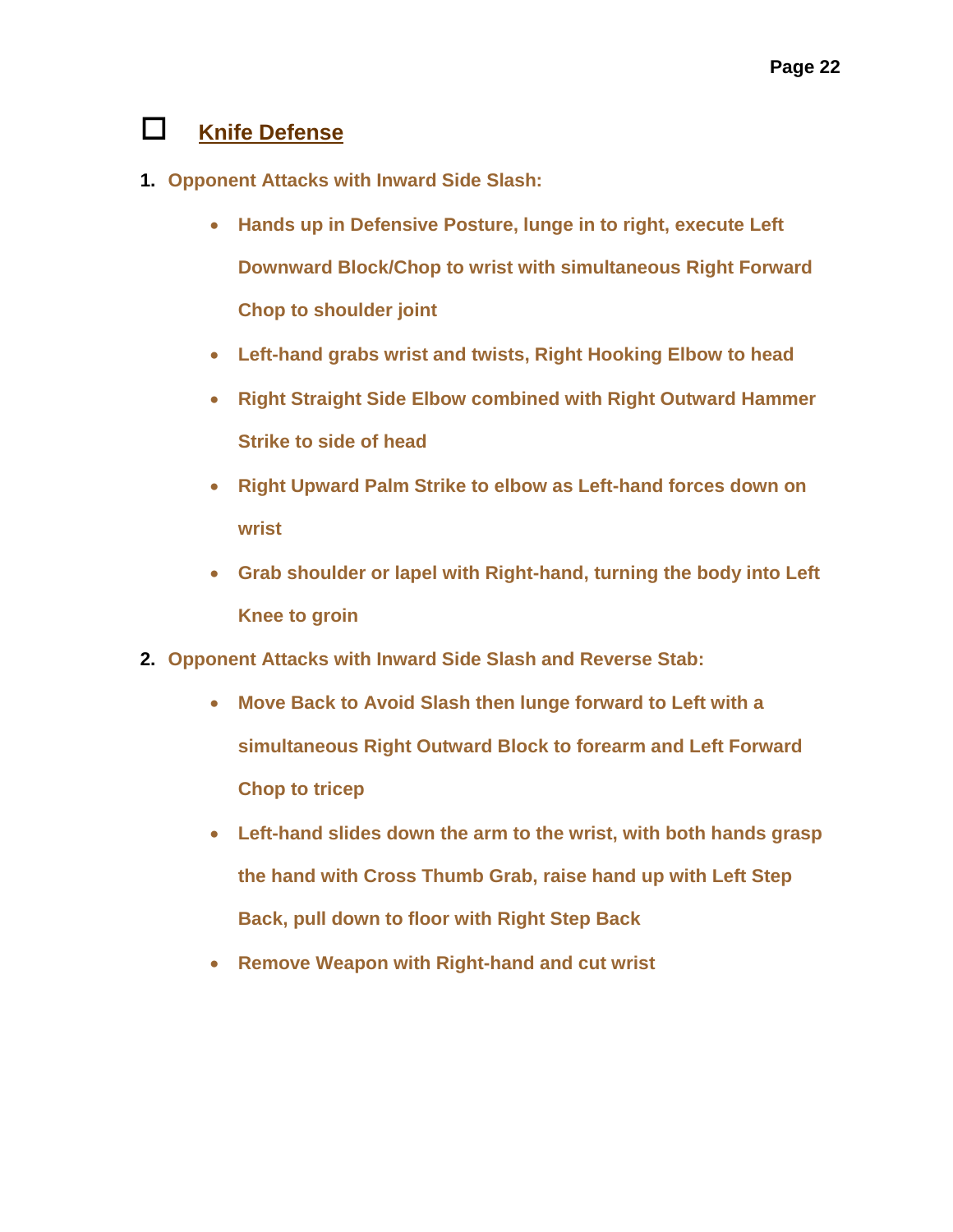## TUMBLING TECHNIQUES

**Tumbling Routine** (Accompanying Diagram)

## **On the Mat**

- **1. Forward Roll**
- **2. Shoulder Roll**
- **3. Back Shoulder Roll**
- **4. Backward Roll**
- **5. Diving Forward Roll**
- **6. Diving Forward Shoulder Roll**
- **7. Backward Roll Extension in Pike**
- **8. Kip-up**
- **9. Neck Spring**
- **10. Head Spring**
- **11. Forward Hand Spring**
- **12. Frog Stand**
- **13. Drag into Head Stand**
- **14. Hand Stand**

### **Trampoline**

- **1. Front Flip**
- **2. Swivel Hips**
- **3. Turntable**
- **4. Back Drop into Rollover**
- **5. The Combination**